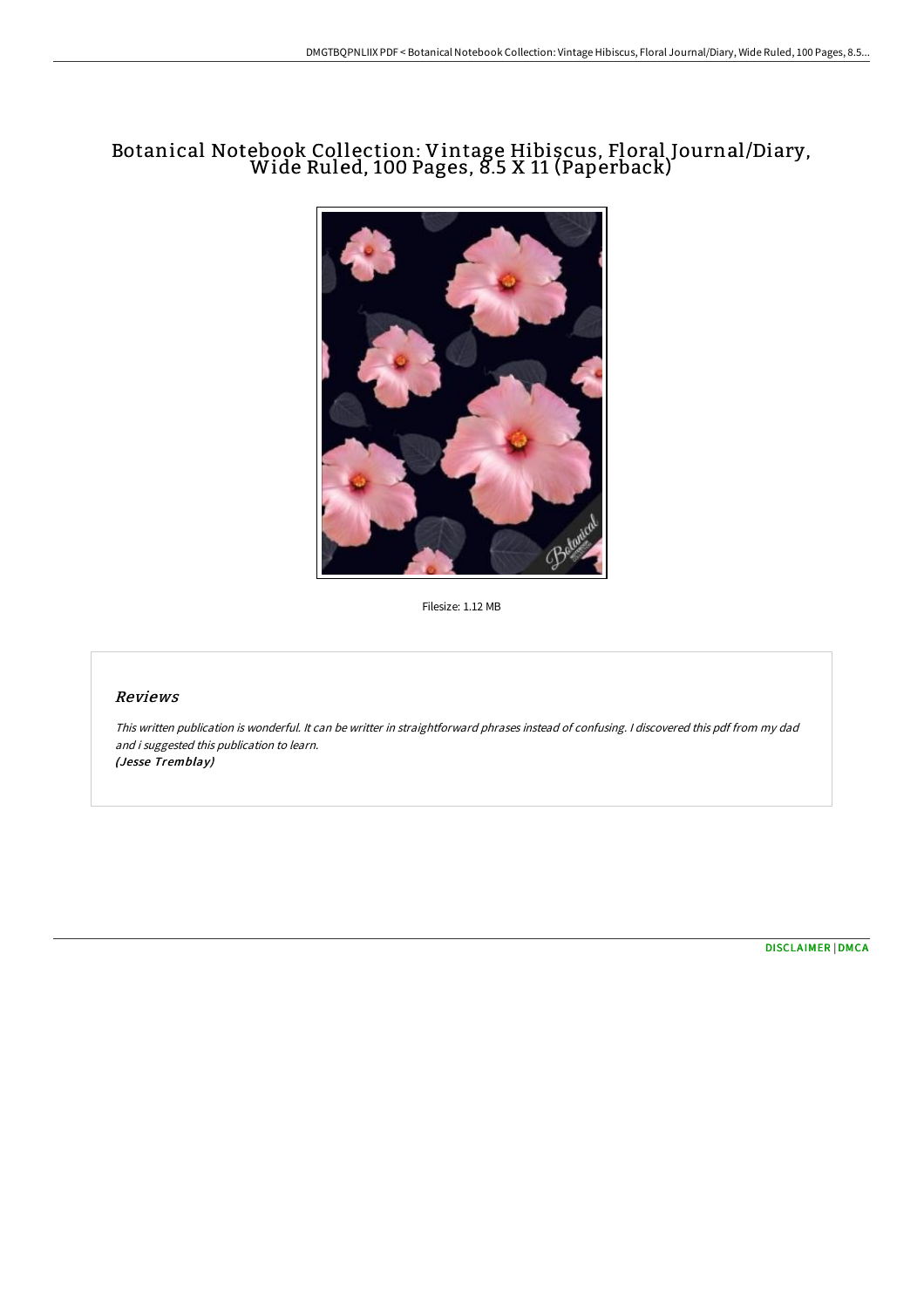## BOTANICAL NOTEBOOK COLLECTION: VINTAGE HIBISCUS, FLORAL JOURNAL/DIARY, WIDE RULED, 100 PAGES, 8.5 X 11 (PAPERBACK)



To save Botanical Notebook Collection: Vintage Hibiscus, Floral Journal/Diary, Wide Ruled, 100 Pages, 8.5 X 11 (Paperback) PDF, you should access the link below and download the file or have access to additional information which might be have conjunction with BOTANICAL NOTEBOOK COLLECTION: VINTAGE HIBISCUS, FLORAL JOURNAL/DIARY, WIDE RULED, 100 PAGES, 8.5 X 11 (PAPERBACK) ebook.

Createspace Independent Publishing Platform, United States, 2016. Paperback. Condition: New. Language: English . Brand New Book \*\*\*\*\* Print on Demand \*\*\*\*\*.The Botanical Notebook Collection features a wide variety of floral photographs and botanical art as covers for our composition notebook to get you in the journaling, doodling, list making, or writing spirit. Our notebook collection makes the perfect Christmas gift or anytime gift for anyone who loves floral and botanical art. - Perfect for making lists, sketching, note-taking, doodling, song writing, or brainstorming new ideas. - High-quality -- Matte cover for a professional finish - Perfect size at 8.5 x11 --Perfect Size for notebook - Fountain pen and colored pencil friendly - Perfect bound paperback with blank lined pages - 100 Pages Wide-Ruled Composition Notebook - Collect Them All.

 $\mathbf{H}$ Read Botanical Notebook Collection: Vintage Hibiscus, Floral [Journal/Diar](http://albedo.media/botanical-notebook-collection-vintage-hibiscus-f.html)y, Wide Ruled, 100 Pages, 8.5 X 11 (Paperback) Online В Download PDF Botanical Notebook Collection: Vintage Hibiscus, Floral [Journal/Diar](http://albedo.media/botanical-notebook-collection-vintage-hibiscus-f.html)y, Wide Ruled, 100 Pages, 8.5 X 11 (Paperback)